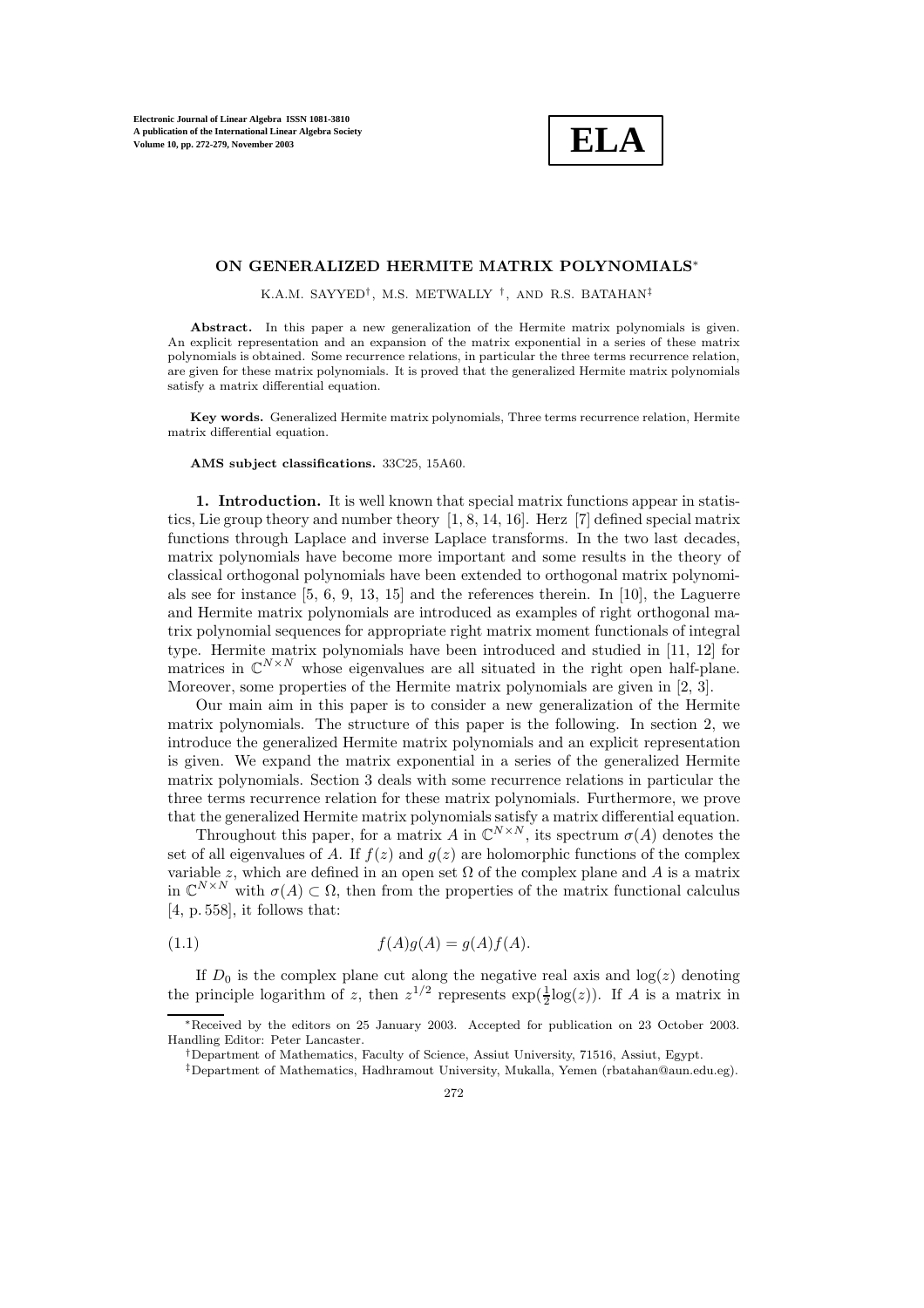

 $\mathbb{C}^{N\times N}$  with  $\sigma(A) \subset D_0$ , then  $A^{1/2} = \sqrt{A}$  denotes the image by  $z^{1/2}$  of the matrix functional calculus acting on the matrix A.

Let A be a matrix in  $\mathbb{C}^{N\times N}$  such that

(1.2) 
$$
\operatorname{Re}(\mu) > 0 \quad \text{for every eigenvalue} \quad \mu \in \sigma(A).
$$

Then the n<sup>th</sup> Hermite matrix polynomials  $H_n(x, A)$  is defined by [11, p. 25]

(1.3) 
$$
H_n(x, A) = n! \sum_{k=0}^{[n/2]} \frac{(-1)^k}{k!(n-2k)!} (x\sqrt{2A})^{n-2k} \quad ; n \ge 0,
$$

and satisfies the three terms recurrence relationship

(1.4) 
$$
H_n(x, A) = Ix\sqrt{2A}H_{n-1}(x, A) - 2(n-1)H_{n-2}(x, A); n \ge 1;
$$

$$
H_{-1}(x, A) = 0, \quad H_0(x, A) = I,
$$

where I is the unit matrix in  $\mathbb{C}^{N\times N}$ .

According to [11], we have

(1.5) 
$$
\exp(xt\sqrt{2A} - t^2I) = \sum_{n=0}^{\infty} \frac{1}{n!} H_n(x, A) t^n.
$$

Also, we recall that if  $A(k, n)$  and  $B(k, n)$  are matrices in  $\mathbb{C}^{N \times N}$  for  $n \geq 0$  and  $k \geq 0$ , then it follows that [2]:

(1.6) 
$$
\sum_{n=0}^{\infty} \sum_{k=0}^{\infty} A(k,n) = \sum_{n=0}^{\infty} \sum_{k=0}^{[n/2]} A(k,n-2k),
$$

and

(1.7) 
$$
\sum_{n=0}^{\infty} \sum_{k=0}^{\infty} B(k, n) = \sum_{n=0}^{\infty} \sum_{k=0}^{n} B(k, n-k).
$$

For  $m$  is a positive integer, similarly to  $(1.6)$  one can find

(1.8) 
$$
\sum_{n=0}^{\infty} \sum_{k=0}^{\infty} A(k,n) = \sum_{n=0}^{\infty} \sum_{k=0}^{\lfloor n/m \rfloor} A(k,n-mk) \quad ; n > m.
$$

**2. Definition of generalized Hermite matrix polynomials.** In this section, we introduce a new matrix polynomial which represents a generalization of the Hermite matrix polynomials as given by the relation (1.5). Let A be a matrix in  $\mathbb{C}^{N\times N}$ satisfies (1.2). For  $n = 0,1,2,..., \lambda \in \mathbb{R}^+$  and m is a positive integer, we define the generalized Hermite matrix polynomials by

(2.1) 
$$
F(x,t) = \exp(\lambda(xt\sqrt{2A} - t^m I)) = \sum_{n=0}^{\infty} H_{n,m}^{\lambda}(x,A)t^n.
$$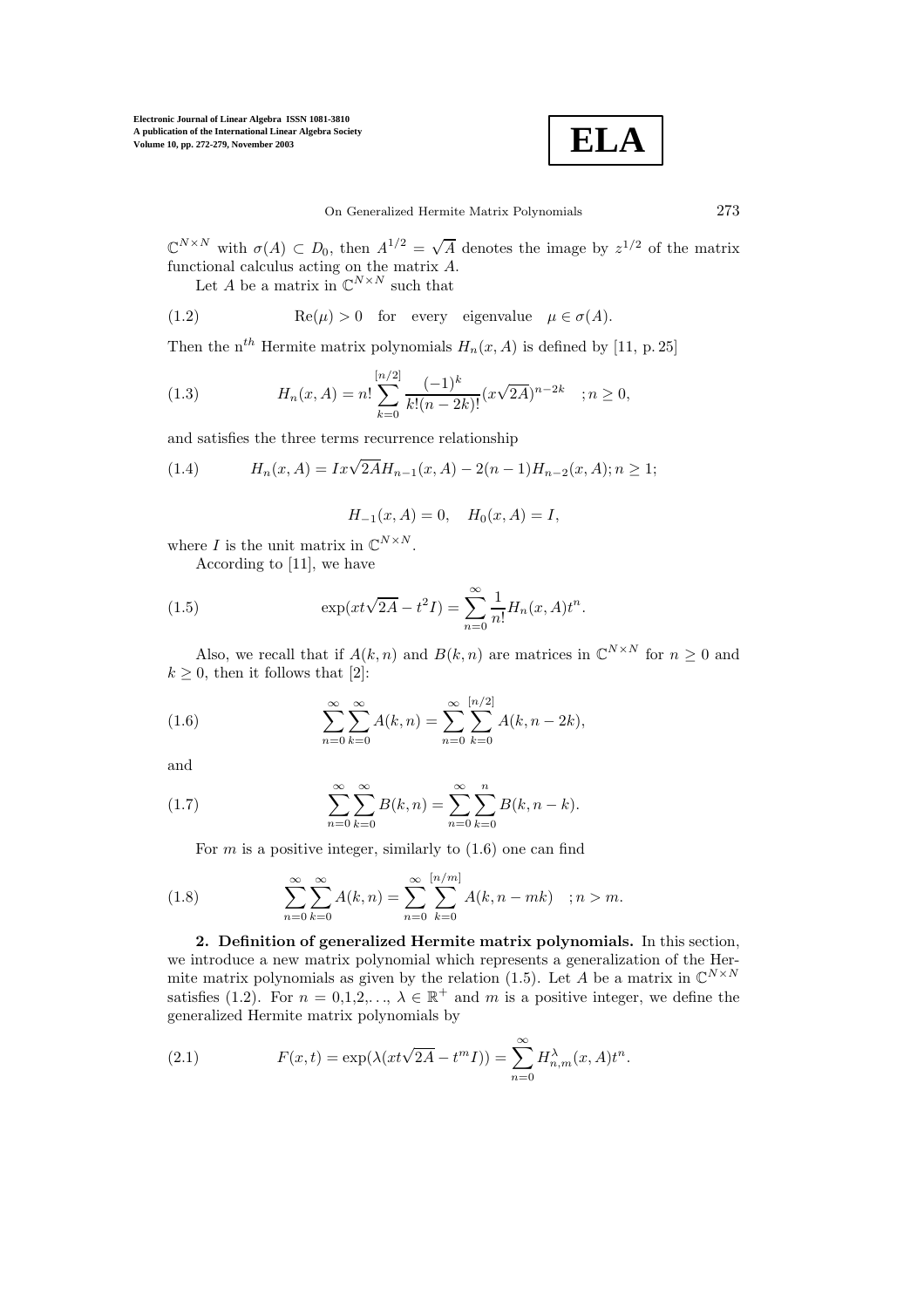

## 274 K.A.M. Sayyed, M.S. Metwally, and R.S. Batahan

Since

$$
\exp(\lambda(xt\sqrt{2A} - t^m I)) = \exp(\lambda(xt\sqrt{2A}))\exp(-\lambda(t^m I))
$$
  
= 
$$
\sum_{n=0}^{\infty} \frac{\lambda^n (x\sqrt{2A})^n}{n!} t^n \sum_{k=0}^{\infty} \frac{(-1)^k \lambda^k}{k!} t^{mk} I
$$
  
= 
$$
\sum_{n=0}^{\infty} \sum_{k=0}^{\infty} \frac{(-1)^k \lambda^{n+k} (\sqrt{2A})^n}{k!n!} x^n t^{n+mk},
$$

then by using (1.8) we have

$$
\exp(\lambda(xt\sqrt{2A} - t^m I)) = \sum_{n=0}^{\infty} \sum_{k=0}^{\lfloor n/m \rfloor} \frac{(-1)^k \lambda^{n-(m-1)k} (\sqrt{2A})^{n-mk}}{k!(n-mk)!} x^{n-mk} t^n.
$$

Thus, we obtain an explicit representation for the generalized Hermite matrix polynomials in the form:

(2.2) 
$$
H_{n,m}^{\lambda}(x,A) = \lambda^n \sum_{k=0}^{[n/m]} \frac{(-1)^k (\sqrt{2A})^{n-mk}}{\lambda^{(m-1)k} k! (n-mk)!} x^{n-mk}.
$$

For simplicity we denote  $H_{n,m}(x, A)$  for the generalized Hermite matrix polynomials when  $\lambda = 1$ . It should be observed that, in view of the explicit representation (2.2), the generalized Hermite matrix polynomials  $H_{n,2}(x, A)$  reduces to the Hermite matrix polynomials  $H_n(x, A)/n!$  as given in (1.3).

Note that

$$
(\sqrt{2A})^{-1} \frac{d}{dx} \exp(xt\sqrt{2A}) = t \exp(xt\sqrt{2A}),
$$

and hence

$$
[(\sqrt{2A})^{-1} \frac{d}{dx}]^n \exp(xt\sqrt{2A}) = t^n \exp(xt\sqrt{2A}).
$$

Thus

$$
\exp(-(\sqrt{2A})^{-m}\frac{d^m}{dx^m})\exp(xt\sqrt{2A}) = \sum_{n=0}^{\infty} \frac{(-1)^n}{n!} [(\sqrt{2A})^{-1}\frac{d}{dx}]^{mn} \exp(xt\sqrt{2A})
$$

$$
= \sum_{n=0}^{\infty} \frac{(-1)^n}{n!} t^{mn} \exp(xt\sqrt{2A})
$$

$$
= \exp(xt\sqrt{2A} - t^m I).
$$

Therefore, by (2.1), we have

$$
\exp(-(\sqrt{2A})^{-m}\frac{d^m}{dx^m})\exp(xt\sqrt{2A}) = \sum_{n=0}^{\infty} H_{n,m}(x,A)t^n,
$$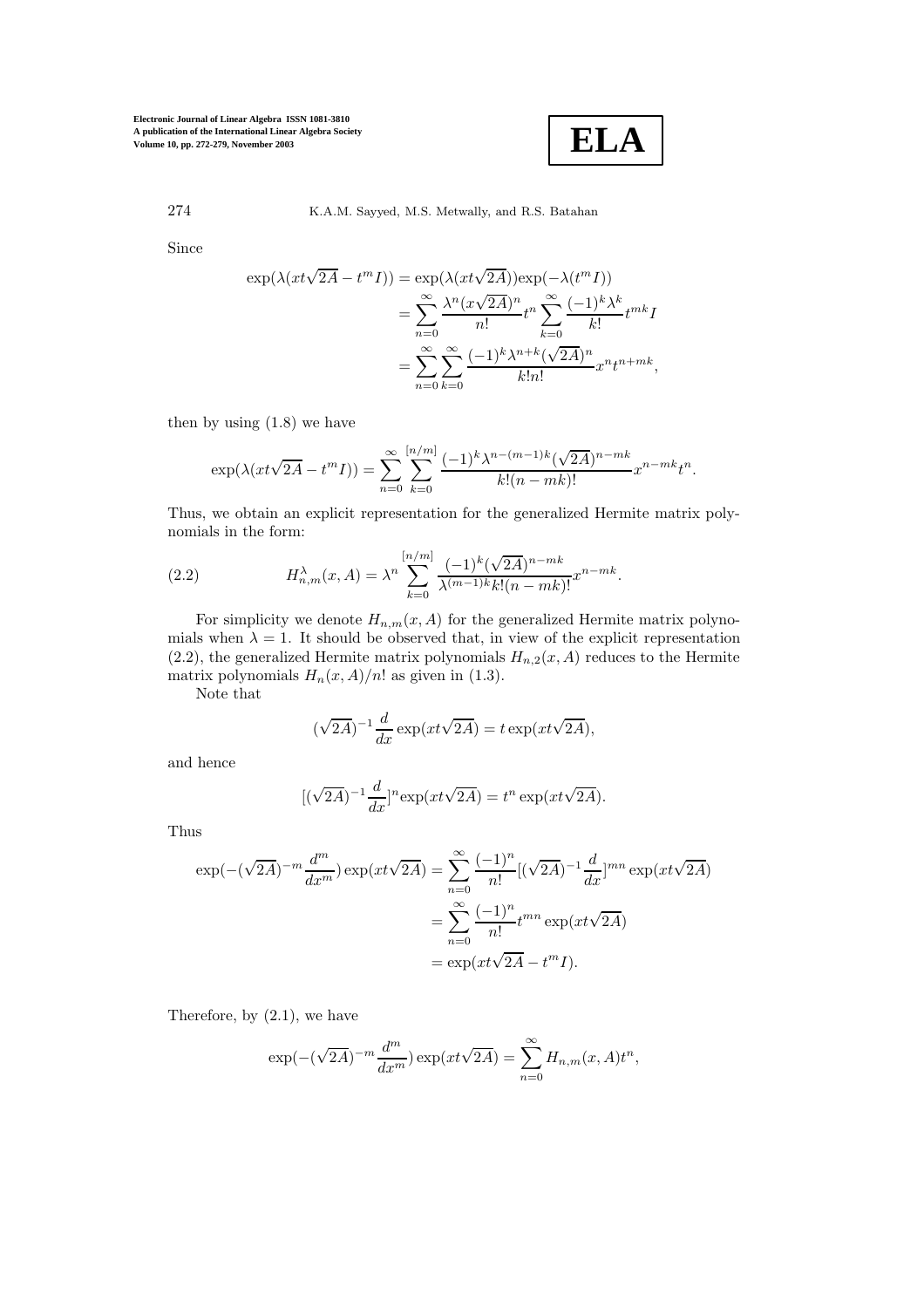

which by expanding in powers of  $t$  becomes

$$
\exp(-(\sqrt{2A})^{-m}\frac{d^m}{dx^m})\sum_{n=0}^{\infty}\frac{x^n}{n!}(\sqrt{2A})^nt^n = \sum_{n=0}^{\infty}H_{n,m}(x,A)t^n.
$$

Identification of the coefficients of  $t^n$  in both sides gives a new representation for the generalized Hermite matrix polynomials for  $\lambda = 1$  in the form:

(2.3) 
$$
H_{n,m}(x, A) = \frac{1}{n!} \exp(-(\sqrt{2A})^{-m} \frac{d^m}{dx^m}) (\sqrt{2A})^n x^n.
$$

For  $m = 2$ , the expression (2.3) gives another representation for the Hermite matrix polynomials in the form:

$$
H_n(x, A) = \exp(-(\sqrt{2A})^{-2} \frac{d^2}{dx^2}) (\sqrt{2A})^n x^n.
$$

Let B be a matrix in  $\mathbb{C}^{N \times N}$  satisfies the spectral property

(2.4) 
$$
|\text{Re}(\mu)| > |\text{Im}(\mu)| \text{ for all } \mu \in \sigma(B).
$$

Suppose that  $A = \frac{1}{2}B^2$ . In view of the spectral mapping theorem [4] it is easy to find that  $\sigma(A) = \{\frac{1}{2}b^2 : b \in \sigma(B)\}\$  and by (2.4) we have

$$
\operatorname{Re}(\frac{1}{2}b^2) = \frac{1}{2} [(\operatorname{Re}(b))^2 - (\operatorname{Im}(b))^2] > 0, \quad b \in \sigma(B).
$$

That is, A is a positive stable matrix. In (2.1), putting  $t = 1$  and  $B = \sqrt{2A}$  gives

$$
\exp(\lambda(xB - I)) = \sum_{n=0}^{\infty} H_{n,m}^{\lambda}(x, \frac{1}{2}B^2).
$$

Therefore, for the matrix B satisfies (2.4), an expansion of  $\exp(\lambda Bx)$  in a series of the generalized Hermite matrix polynomials is obtained in the form:

(2.5) 
$$
\exp(\lambda x B) = \exp(\lambda) \sum_{n=0}^{\infty} H_{n,m}^{\lambda}(x, \frac{1}{2}B^2), \quad -\infty < x < \infty.
$$

**3. Recurrence relations.** In this section the three terms recurrence relation is carried out on the generalized Hermite matrix polynomials. At first, we obtain the following:

Theorem 3.1. *The generalized Hermite matrix polynomials satisfy the following relations:*

(3.1) 
$$
D^k H_{n,m}^{\lambda}(x, A) = (\lambda \sqrt{2A})^k H_{n-k,m}^{\lambda}(x, A);
$$

(3.2) 
$$
n\sqrt{2A}H_{n,m}^{\lambda}(x,A) = x\sqrt{2A}DH_{n,m}^{\lambda}(x,A) - mDH_{n-m+1,m}^{\lambda}(x,A);
$$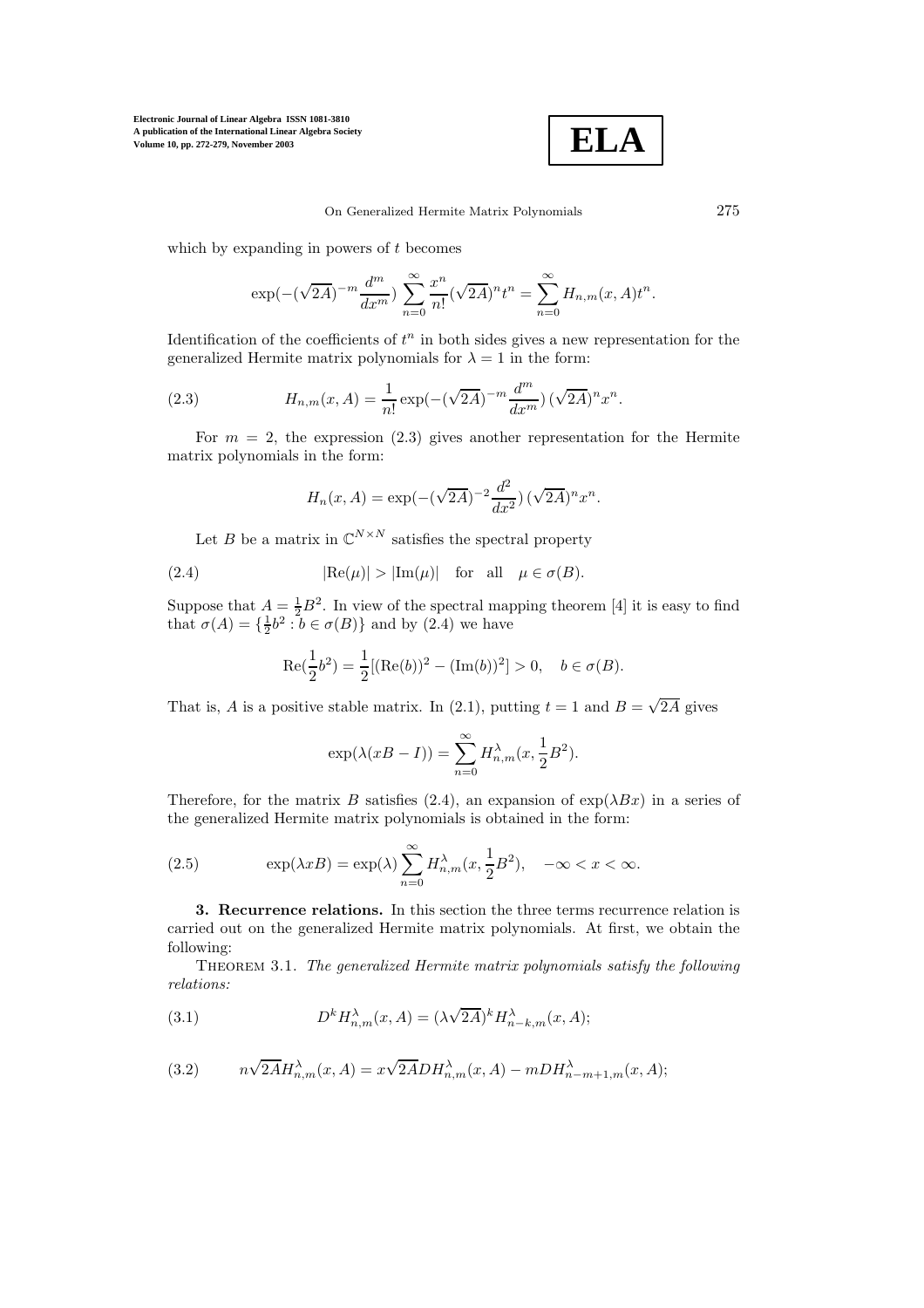

276 K.A.M. Sayyed, M.S. Metwally, and R.S. Batahan

(3.3) 
$$
\frac{x^n}{n!} I = (\sqrt{2A})^{-n} \sum_{k=0}^{[n/m]} \frac{1}{k!} H_{n-m,m}(x, A);
$$

(3.4) 
$$
u^{n}H_{n,m}(x,A) = \sum_{k=0}^{\lfloor n/m \rfloor} \frac{(1-u^{m})^{k}}{k!} H_{n-mk,m}(x,A),
$$

*where D=d/dx.*

*Proof*. Differentiating (2.1) with respect to *x* yields

(3.5) 
$$
\lambda t \sqrt{2A} \exp(\lambda (xt \sqrt{2A} - t^m I)) = \sum_{n=1}^{\infty} DH_{n-mk,m}(x, A) t^n.
$$

By  $(2.1)$  and  $(3.5)$  we have

$$
\lambda \sqrt{2A} \sum_{n=0}^{\infty} H_{n,m}^{\lambda}(x, A) t^{n+1} = \sum_{n=1}^{\infty} DH_{n,m}^{\lambda}(x, A) t^n.
$$

Since  $DH_{0,m}^{\lambda}(x, A) = 0$ , then for  $n \geq 1$  one obtains

(3.6) 
$$
DH_{n,m}^{\lambda}(x, A) = \lambda \sqrt{2A} H_{n-1,m}^{\lambda}(x, A).
$$

Iteration (3.6), for  $0 \leq k \leq n$  gives (3.1).

Differentiating  $(2.1)$  with respect to x and t we find

$$
\partial F/\partial x = \lambda t \sqrt{2A} \exp(\lambda (xt \sqrt{2A} - t^m I)),
$$

and

$$
\partial F/\partial t = \lambda(x\sqrt{2A} - mt^{m-1}I)\exp(\lambda(xt\sqrt{2A} - t^mI)).
$$

Therefore,  $F(x, t)$  satisfies the partial matrix differential equation

$$
(xI - mt^{m-1}(\sqrt{2A})^{-1})\partial F/\partial x - t\partial F/\partial t = 0,
$$

which, by using  $(2.1)$ , becomes

$$
(xI - mt^{m-1}(\sqrt{2A})^{-1}) \sum_{n=1}^{\infty} DH_{n,m}^{\lambda}(x, A)t^{n} - \sum_{n=1}^{\infty} nH_{n,m}^{\lambda}(x, A)t^{n} = 0,
$$

or

$$
\sum_{n=1}^{\infty} n H_{n,m}^{\lambda}(x, A) t^n = \sum_{n=1}^{\infty} x D H_{n,m}^{\lambda}(x, A) t^n - (\sqrt{2A})^{-1} \sum_{n=1}^{\infty} m D H_{n,m}^{\lambda}(x, A) t^{n+m-1}.
$$

Since  $H_{n,m}^{\lambda}(x, A) = (\lambda x \sqrt{2A})^n/n!$  for  $0 \le n \le m-1$ , then we get (3.2).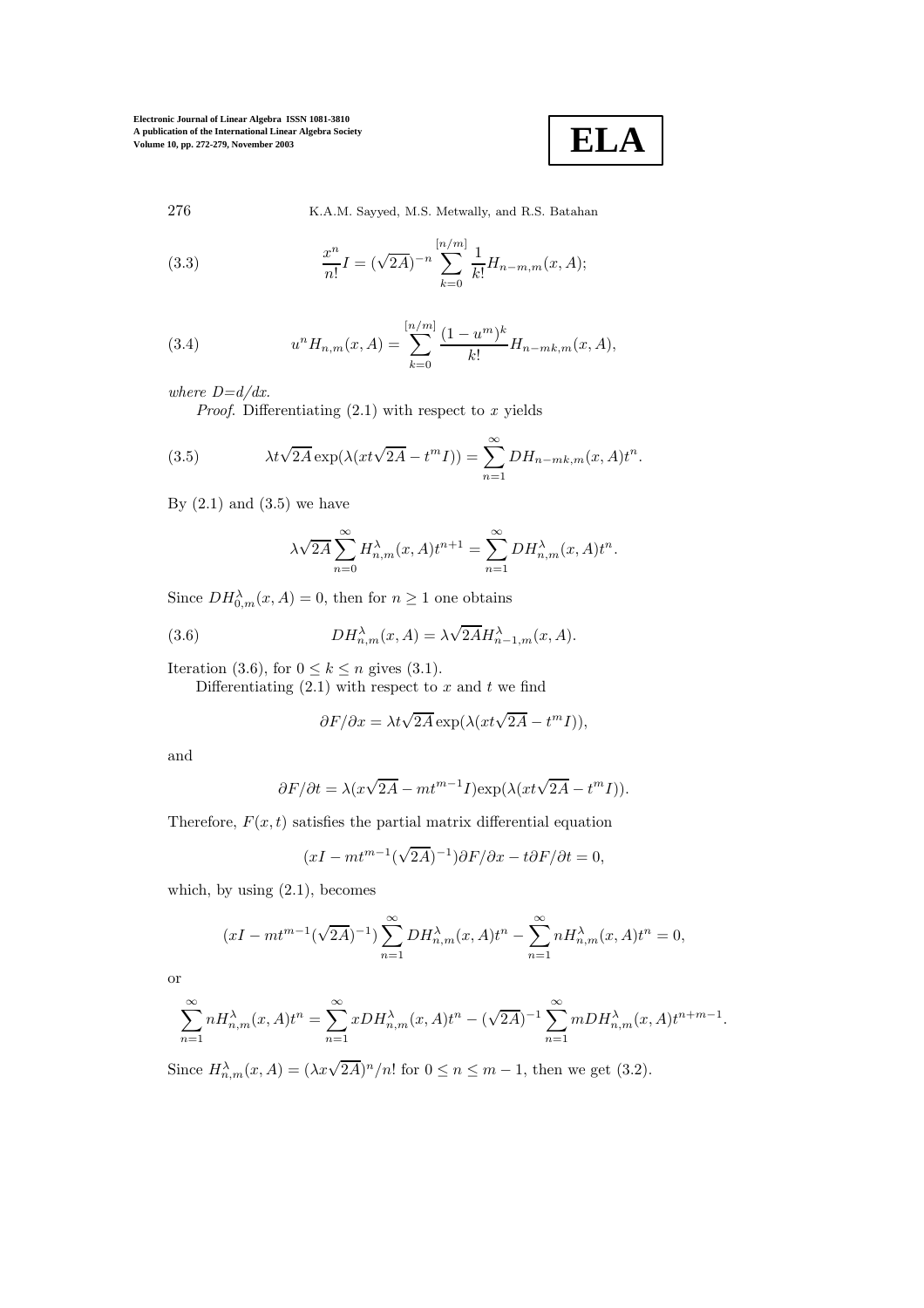

For  $\lambda = 1$ , (2.1) reduces to

$$
\exp(xt\sqrt{2A} - t^m I) = \sum_{n=0}^{\infty} H_{n,m}(x, A)t^n.
$$

Hence

$$
\exp(xt\sqrt{2A}) = \sum_{k=0}^{\infty} \frac{t^{mk}}{k!} \sum_{n=0}^{\infty} H_{n,m}(x,A)t^n,
$$

and by (1.8) we get

$$
\sum_{n=0}^{\infty} \frac{(x\sqrt{2A})^n}{n!} t^n = \sum_{n=0}^{\infty} \sum_{k=0}^{\lfloor n/m \rfloor} \frac{1}{k!} H_{n-mk,m}(x, A) t^n.
$$

By equating of the coefficients of  $t^n$  one gets  $(3.3)$ . Since

$$
\exp(xt\sqrt{2A} - t^m u^m I) = \exp(xt\sqrt{2A} - t^m I)\exp(t^m I - t^m u^m I),
$$

then

$$
\sum_{n=0}^{\infty} H_{n,m}(x,A)t^n u^n = \sum_{n=0}^{\infty} \sum_{k=0}^{\infty} \frac{(1-u^m)^k t^{mk}}{k!} H_{n,m}(x,A)t^n
$$

$$
= \sum_{n=0}^{\infty} \sum_{k=0}^{[n/m]} \frac{(1-u^m)^k}{k!} H_{n,m}(x,A)t^n.
$$

which, by comparing the coefficients of  $t^n$ , we get  $(3.4)$ . Now, inserting (3.6) in (3.2) yields

(3.7) 
$$
nH_{n,m}^{\lambda}(x,A) = \lambda x \sqrt{2A} H_{n-1,m}^{\lambda}(x,A) - m(\sqrt{2A})^{-1} D H_{n-m+1,m}^{\lambda}(x,A).
$$

Replacing n by  $n - m + 1$  in (3.6) gives

(3.8) 
$$
DH^{\lambda}_{n-m+1,m}(x, A) = \lambda \sqrt{2A} H^{\lambda}_{n-m,m}(x, A).
$$

Substituting from  $(3.8)$  into  $(3.7)$  yields the three terms recurrence relation as given in the following theorem:

THEOREM 3.2. The generalized Hermite matrix polynomials  $H_{n,m}^{\lambda}(x, A)$ , satisfy *the three terms recurrence relation:*

(3.9) 
$$
nH_{n,m}^{\lambda}(x,A) = \lambda(x\sqrt{2A}H_{n-1,m}^{\lambda}(x,A) - mH_{n-m,m}^{\lambda}(x,A)), \ n \geq m,
$$

with initial values  $H_{n,m}^{\lambda}(x, A) = (\lambda x \sqrt{2A})^n/n!$ ,  $0 \le n \le m - 1$ *.* Finally, we prove the following: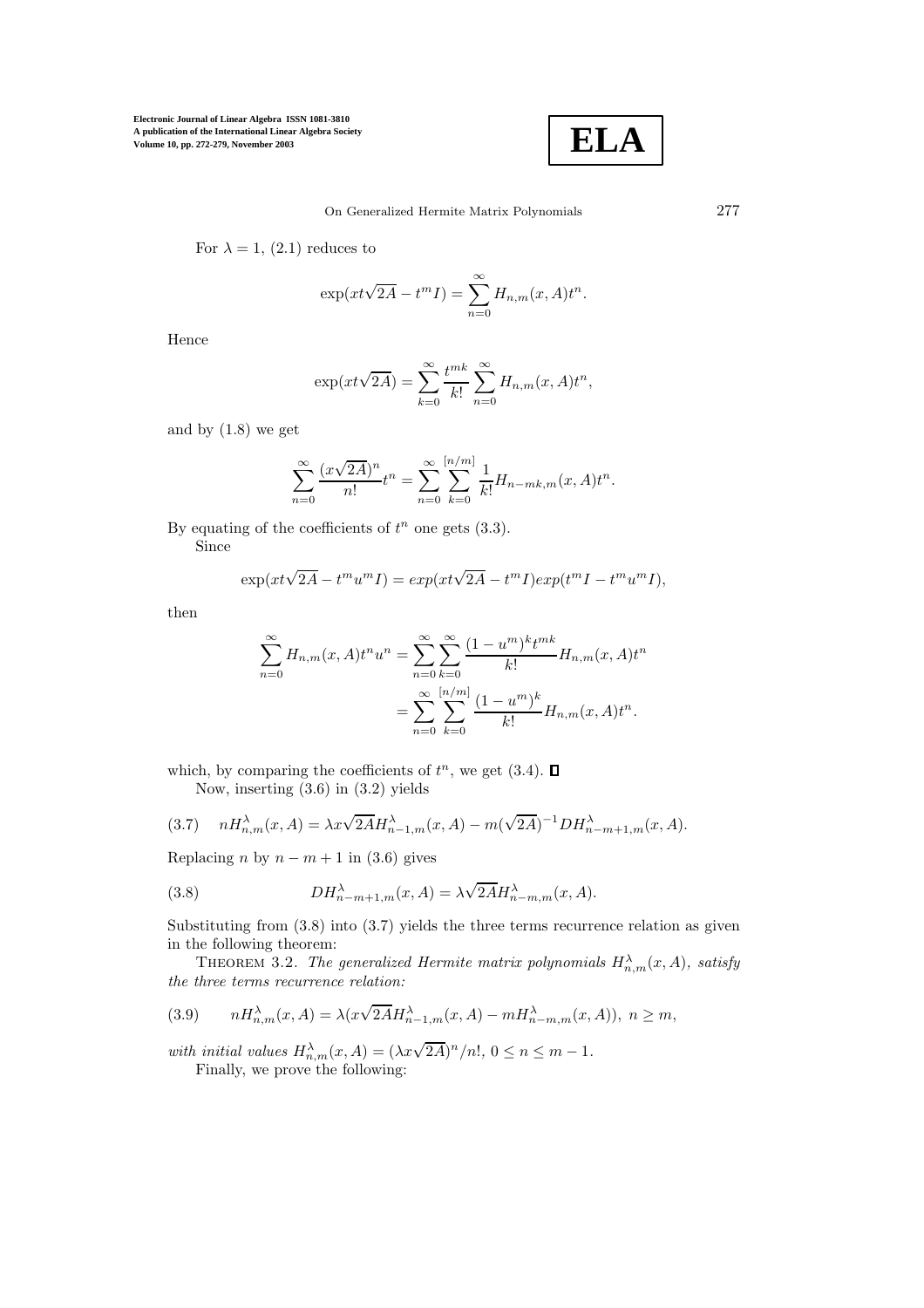**ELA**

278 K.A.M. Sayyed, M.S. Metwally, and R.S. Batahan

THEOREM 3.3. Suppose that A is a matrix in  $\mathbb{C}^{N \times N}$  satisfying (1.2). Then the  $generalized$  *Hermite matrix polynomials*  $H_{n,m}^{\lambda}(x, A)$  *are a solution of the differential equation of m-th order in the form:*

(3.10) 
$$
Y^{(m)} - m^{-1} \lambda^{m-1} (\sqrt{2A})^m (xY' - nY) = 0.
$$

*Proof.* With the aid of the relations (3.1) and (3.9), we have

(λ √  $\overline{(2A)}^m H^\lambda_{n-m,m}(x,A) - m^{-1} \lambda^m(\sqrt{2A})^m$  $\overline{2A})^{m+1}xH^{\lambda}_{n-1,m}(x,A))+$  $m^{-1}\lambda^{m-1}(\sqrt{m})$  $\overline{(2A)}^m n H_{n-m,m}^{\lambda}(x, A))$ 

$$
=m^{-1}\lambda^{m-1}(\sqrt{2A})^m[m\lambda H^\lambda_{n-m,m}(x,A)-x\lambda\sqrt{2A}H^\lambda_{n-1,m}(x,A)+nH^\lambda_{n,m}(x,A)]=0.\ \blacksquare
$$

The differential equation (3.10) will be called the generalized Hermite matrix differential equation. For  $m=2$  and  $\lambda = 1$ , the differential equation (3.10) gives the Hermite matrix differential equation in the form:

$$
Y'' - A(xY' - nY) = 0.
$$

**Acknowledgments.** The authors wish to express their gratitude to the unknown referee for several helpful suggestions.

## REFERENCES

- [1] A.G. Constantine and R.J. Muirhead. Partial differential equations for hypergeometric functions oftwo argument matrix. *J. Multivariate Anal.*, 3:332–338, 1972.
- [2] E. Defez and L. Jódar. Some applications of the Hermite matrix polynomials series expansions. *J. Comp. Appl. Math.*, 99:105–117, 1998.
- [3] E. Defez, M. Garcia-Honrubia and R.J. Villanueva. A procedure for computing the exponential ofa matrix using Hermite matrix polynomials. *Far East J. Applied Mathematics*, 6(3):217– 231, 2002.
- [4] N. Dunford and J. Schwartz. *Linear Operators*. Vol. I, Interscience, New York, 1957.
- [5] A.J. Durán. Markov's Theorem for orthogonal matrix polynomials. *Can. J. Math.*, 48:1180–1195, 1996.
- [6] A.J. Durán and W. Van Assche. Orthogonal matrix polynomials and higher order recurrence relations. *Linear Algebra and its Applications*, 219:261–280, 1995.
- [7] C.S. Herz. Bessel functions of matricial argument. *Ann. Math.*, 61:474–523, 1955.
- [8] A.T. James. Special functions of matrix and single argument in statistics. in: *Theory and Applications of Special Functions*, R.A. Askey, Editor, Academic Press, pp. 497–520, 1975.
- [9] L. Jódar, R. Company and E. Navarro. Laguerre matrix polynomials and system of second-order differential equations. *Appl. Num. Math.*, 15:53–63, 1994.
- [10] L. Jódar, E. Defez and E. Ponsoda. Orthogonal matrix polynomials with respect to linear matrix moment functionals: Theory and applications. *J. Approx. Theory Appl.*, 12(1):96–115, 1996.
- [11] L. Jódar and R. Company. Hermite matrix polynomials and second order matrix differential equations. *J. Approx. Theory Appl.*, 12(2):20–30, 1996.
- [12] L. J´odar and E. Defez. On Hermite matrix polynomials and Hermite matrix function. *J. Approx. Theory Appl.*, 14(1):36–48, 1998.